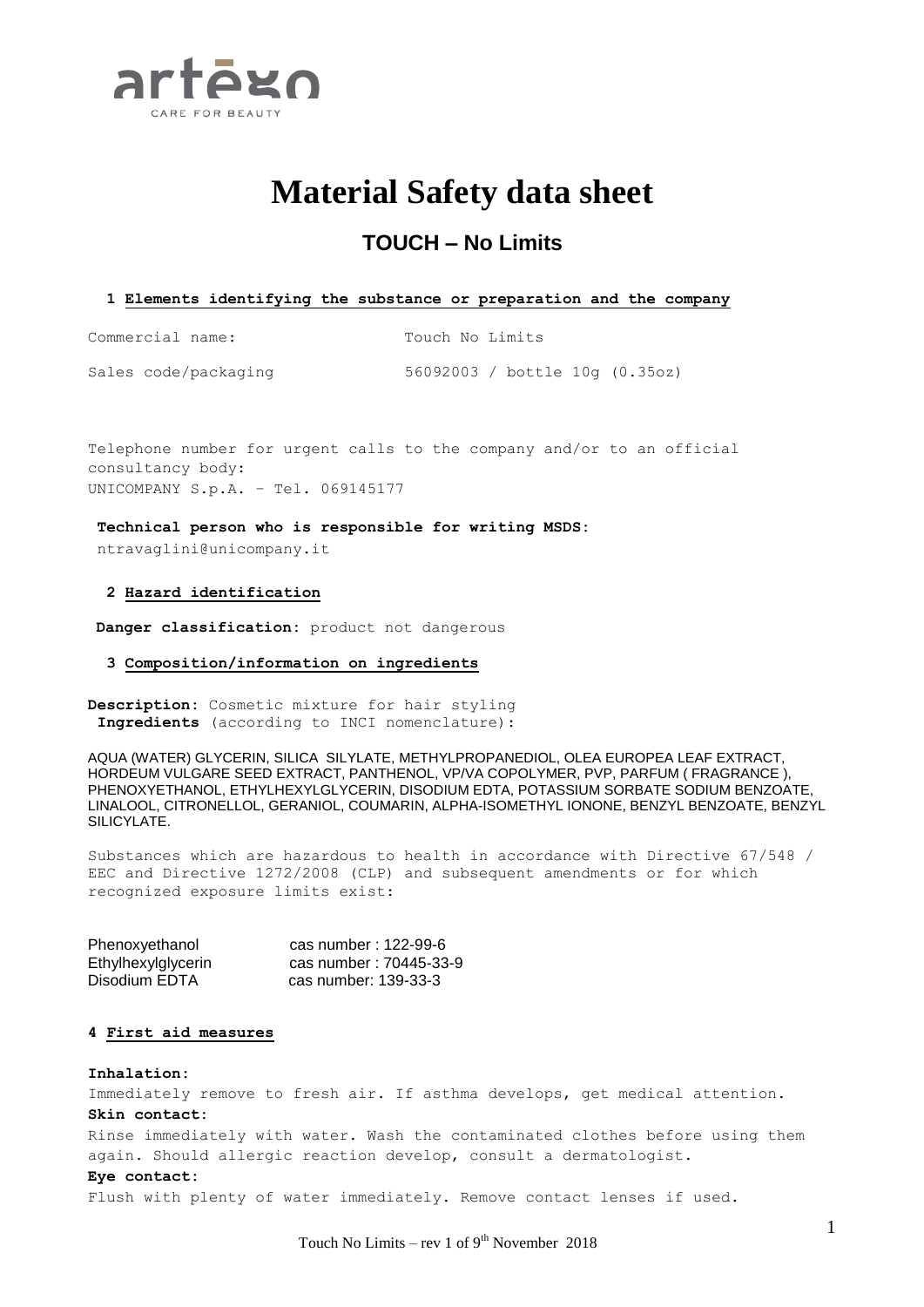Immediately get medical attention.

#### **Ingestion:**

Rinse the mouth without swallowing. Immediately get medical attention.

# **5 Fire fighting measures**

# **Suitable extinguishing media:**

Water, water spray, CO2, foam. Water or water spray has to be used until complete extinguishing. In case of big fires, wear breathing apparatus and complete protective clothing.

# **6 Accidental release measures**

**Personal protection:** Wear protective clothing

#### **Environmental precautions:**

Local exhausting is needed to avoid production of irritating dust. Avoid penetration of the product into the soil/earth. If the product reaches Water courses and/or drainage system, advice the proper authorities.

# **Measures for cleaning up spillage:**

Maintain good manufacturer hygiene. Avoid contact with skin, eyes and clothes. In case of contact, wash immediately with water. Clean any spillage and pick up mechanically; dispose of in accordance with local and national regulations.

# **7 Handling and storage**

#### **Handling:**

Avoid the formation of irritating dust. Provide accurate dust captation and Adequate ventilation/aspiration in working areas. Avoid the formation of Electro-static charges.

#### **Storage:**

Store in cool (below 30°C) and dry areas. Avoid contamination and avoid the presence of reducing agents like lotions and permanent waves. Discard any unused mixture with developer or bleaching lotions, since the container may break. AVOID humid organic material as paper towel, wood, clothes, etc. which could induce spontaneous combustion. Protect from heat and sunlight; store in places far from rain and humidity; never store outdoors.

#### **8 Exposure controls/personal protection**

# **Precautionary measures:**

Exhaust ventilation is required where the products are stored and/or handled. Keep far from food, drink and animal feeding stuff.

# **Respiratory protection:**

Not requested for normal use; you may wear a paper mask for powders. Avoid Inhalation. When containers are open, protect the face. For prolonged exposures Wear a mask for harmful powders.

**Skin/Hand protection:** wear protective gloves.

**Eye protection:** wear goggles. Avoid contact.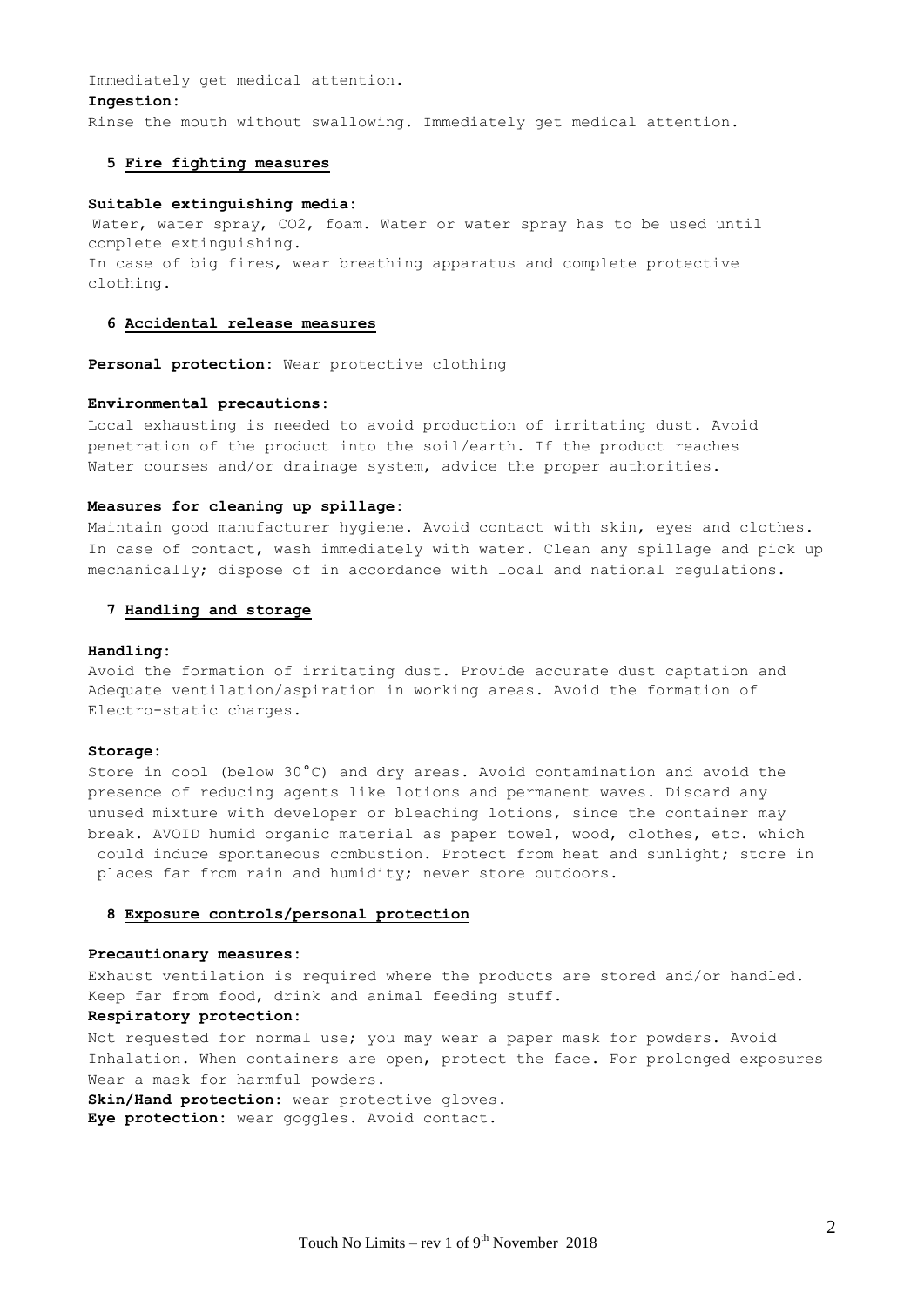# **9 Physical and chemical properties**

| Appearance and colour:                          | fine white powder           |
|-------------------------------------------------|-----------------------------|
| Odour:                                          | Characteristic of fragrance |
| $pH$ (aqueous dispersion $1q/100$ ml): not know |                             |
| Boiling point:                                  | not known                   |
| Melting point:                                  | not known                   |
| Decomposition temperature:                      | not know                    |
| Solubility in water:                            | partially soluble           |
| % equivalent active oxygen                      | not know                    |
| Bulk density                                    | not know                    |

# **10 Stability and reactivity**

**10.1. Reactivity** No dangerous reaction is known if used under normal conditions. **10.2. Chemical stability** Stable in the recommended storage conditions. **10.3. Possibility of dangerous reactions** In case of appropriate storage and handling no dangerous reactions are known. **10.4. Conditions to avoid** Extreme temperatures. **10.5. Incompatible materials** Not known. **10.6. Dangerous decomposition products** Carbon monoxide Carbon dioxide (CO2) organic decomposition products

# **11 Toxicological information**

# 11.1. **Information on toxicological effects**

Toxicological information concerning the mixture: The finished product, as a cosmetic, cannot be tested on animals. The data shown refer to the materials contained within the product. The product contains ingredients that could be harmful for the health. Effects due to chronic exposure: this mixture has not been tested for the effects of chronic exposure according to the "OHSA Hazard Communication Standard".

# **Target organs:**

skin, respiratory system.

# **Entry routes:**

Inhalation, ingestion and skin. The general medical conditions, exacerbated by exposure, will be related to the primary toxic effect (pharmacological) of the substance; any pre-existing dermatitis could worsen due to the presence of a skin irritant, as well as bronchitis could worsen due to the dust released into the air. Harmful if ingestion. Ingestion may cause gastrointestinal irritation, nausea, vomiting and diarrhea. **Further information:** are not known or foreseeable damage to health in normal  $11S^{\alpha}$ 

#### 11.1 **Toxicological information related to materials contained**

| Silica Silylate:  | LD50 oral (mouse) $>2000$ mg/Kg                                                                                                         |
|-------------------|-----------------------------------------------------------------------------------------------------------------------------------------|
| Methylpropanediol | LC50 inhalation (mouse) >5.1 MG/L (AEROSOL) 4 HOURS<br>LD50 oral (mouse) $>$ 5000 MG/KG BWT<br>LD50 cutaneous (rabbit) > 2000 MG/KG BWT |
| VP/VA Copolymer   | LD50 Oral (mouse) $> 10$ q/Kq                                                                                                           |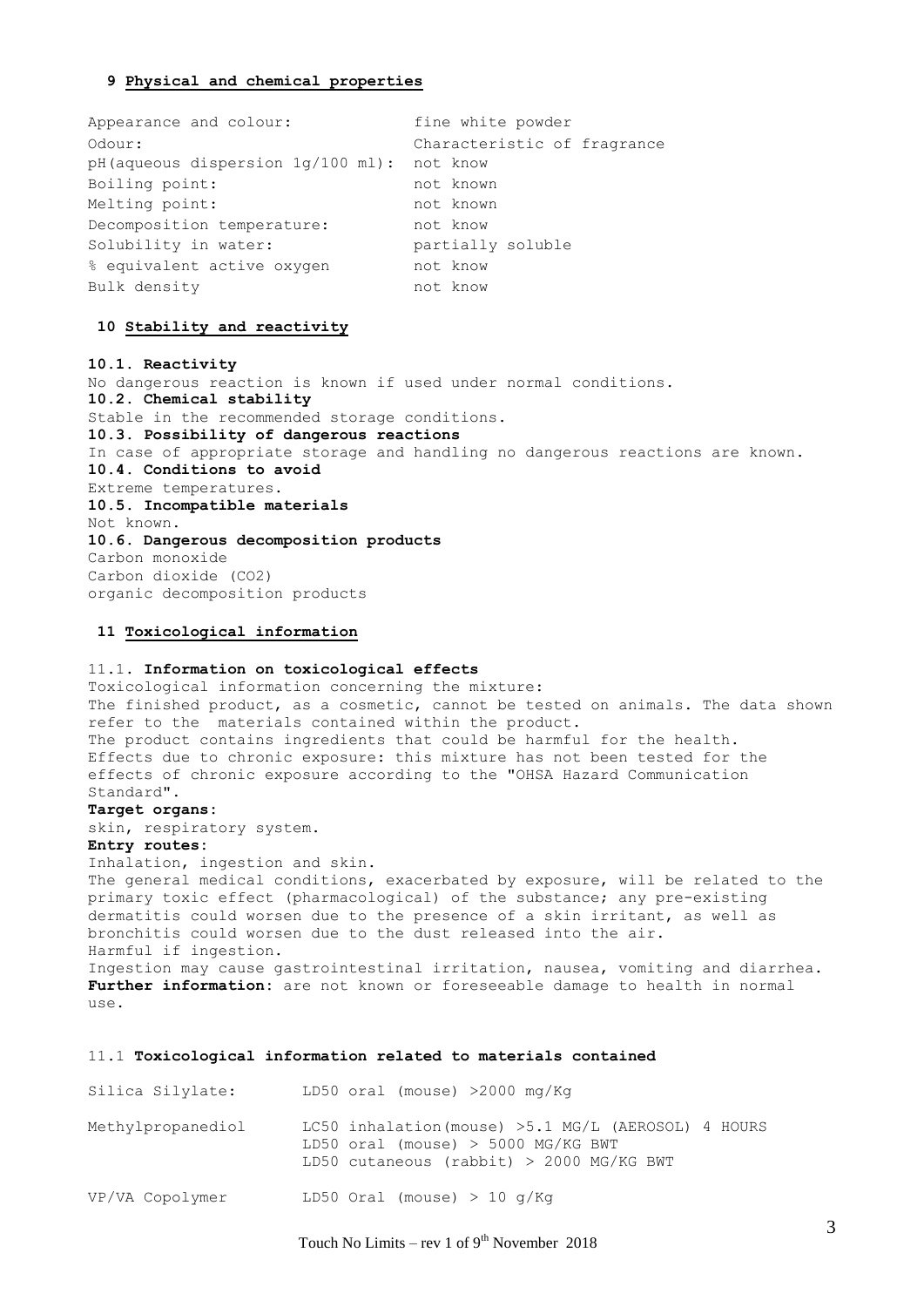| D-Panthenol         | LD50 Oral (mouse) > 21 $g/kg$<br>LD50 Cutaneous (mouse) > 3500 mg/kg                                                                                   |
|---------------------|--------------------------------------------------------------------------------------------------------------------------------------------------------|
| Glycerol:           | LC50 Inhalation (mouse) $>$ 570 mg/m3<br>LD50 oral (mouse) = $12600$ mg/kg<br>LD50 oral (mouse) = $4090$ mg/kg<br>LD50 Dermic (rabbit) > $10000$ mg/kg |
| Phenoxyethanol:     | LD50 Oral (mouse): $1850$ mg/kg<br>LD50 cutaneous (mouse) > 2000 mg/kg                                                                                 |
| Ethylhexylglycerin: | LD50 Oral (mouse): $>$ 2000 mg/kg<br>LD50 cutaneous (mouse) > 2000 mg/kg                                                                               |
| EDTA Disodium       | LD50 oral (mouse) > $2000$ mg/kg                                                                                                                       |

# **12 Ecological information**

Always follow good hygienic work practices. Avoid product dispersion in the enviroment.

# **13 Disposal considerations**

Do not dispose of the product together with domestic waste. Do not let it Enter the drainage system. Disposal should be in accordance with all Applicable local and state regulations.

#### **14 Transport information**

The product is not a dangerous wares for both national and international transport either by road, rail, by sea or air.

#### **15 Regulatory information**

#### **Classification according to EEC directives:**

The product is classified and coded in conformity with EEC directives/regulations on dangerous substances

**H315 – Causes skin irritation. H317 – May cause an allergic skin reaction H318 – Causes serious eye damage. H332 – Harmful if inhaled. H373 – May cause damage to organs through prolonged or repeated exposure exposure cause the hazard>. H411 – Toxic to aquatic life with long lasting effects.**

#### **Legislative reference list:**

a. Regulation (EC) 1223/2009 of the European Parliament (law on cosmetics) b. Regulation (EC) 1907/2006 of the European Parliament (REACH) c. Regulation (EC) 1272/2008 of the European Parliament (CLP) d. Directive 1999/45/EC and subsequent amendments to the classification, packaging and labeling of dangerous preparations of mixtures e. Directive 67/548/EEC (Directive mother on the classification, packaging and labeling of dangerous substances) and subsequent amendments and adjustments